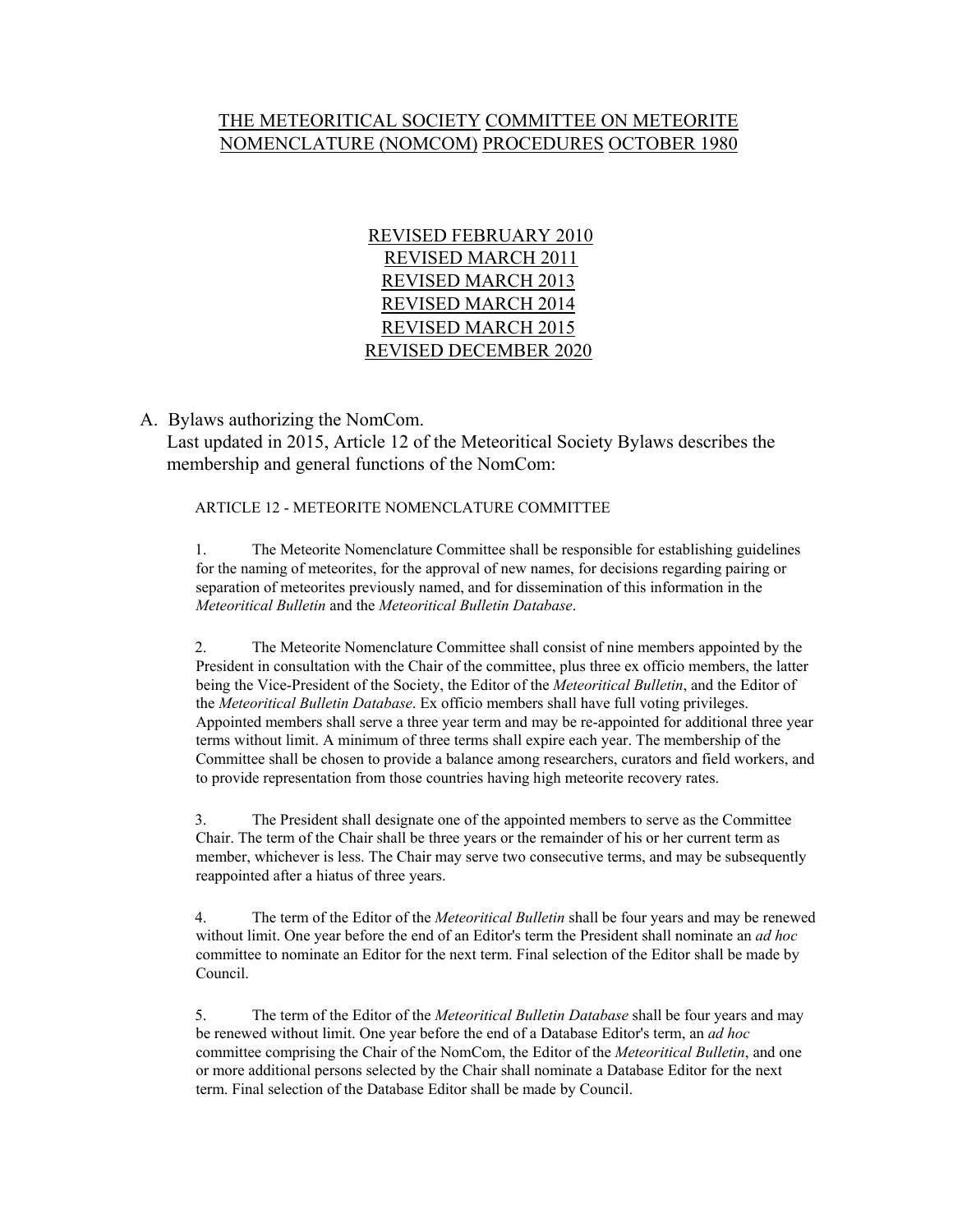6. The Committee shall formulate rules appropriate to its function. These rules shall be official following ratification by the Council.

- B. Duties and responsibilities.
	- 1) The principal duty of the NomCom is to approve new meteorite names and, when necessary, change or abolish existing meteorite names. This includes voting on proposed pairs or separations, as well as creation of synonyms and abbreviations.
	- 2) The NomCom creates and manages a system of provisional names for specimens found in areas of dense concentrations of meteorites.
	- 3) The NomCom oversees the publication of the *Meteoritical Bulletin* (*MetBull*).
	- 4) The NomCom creates rules for carrying out items 1 and 2 above, "*Guidelines for Meteorite Nomenclature,"* and publishes them on the Society website and, from time to time, in the *MetBull*.
	- 5) The NomCom oversees the online *Meteoritical Bulletin Database* (*MBDB*).
	- 6) The Editors of the *Met Bull* and the *MBDB* should endeavor to keep the meteorite classification terms used in the *Met Bull* and *MBDB* consistent and up-to-date.
	- 7) The NomCom may also deal with other matters referred to it by the President or Council of the Society.
	- 8) The Committee shall be responsible to the Council of the Society, to whom the Chair will report annually.
	- 9) The bylaws require the Chair of NomCom to consult with the President of the Society to help fill vacancies on the committee. The chair should provide the president with at least one nomination for each vacancy. Under normal circumstances, members of NomCom who have served two consecutive terms should not be nominated to a third term unless three years have elapsed since the end of their last term.
- C. Procedures for approval and publication of new meteorite names.
	- 1) The Editor of the *MetBull* shall receive and circulate all proposals to members within a reasonable amount of time following receipt. However, where information is clearly insufficient, the Editor shall have the option of seeking further details before circulating proposals.
	- 2) The Editor, in consultation with the Chair, may unilaterally reject a proposal that is clearly nonresponsive to the *Guidelines for Meteorite Nomenclature* or when a request for further required information is not satisfied. However, the submitter is entitled to protest such a decision in writing to the Editor in order to refer the matter to the full NomCom.
	- 3) Voting on meteorite names shall normally be done using an online voting system, or alternatively, by email. The voting period shall not be less than two weeks unless the Editor and Chair agree that an emergency vote is warranted. At the end of the declared voting period, a vote is considered valid if at least 7 of the 12 voting members (9 regular members plus the Editors of the *MetBull* and *Database* and the VP of the Society) have either voted or abstained. Approval of a proposal shall require a two-thirds majority of all votes cast, not including abstentions.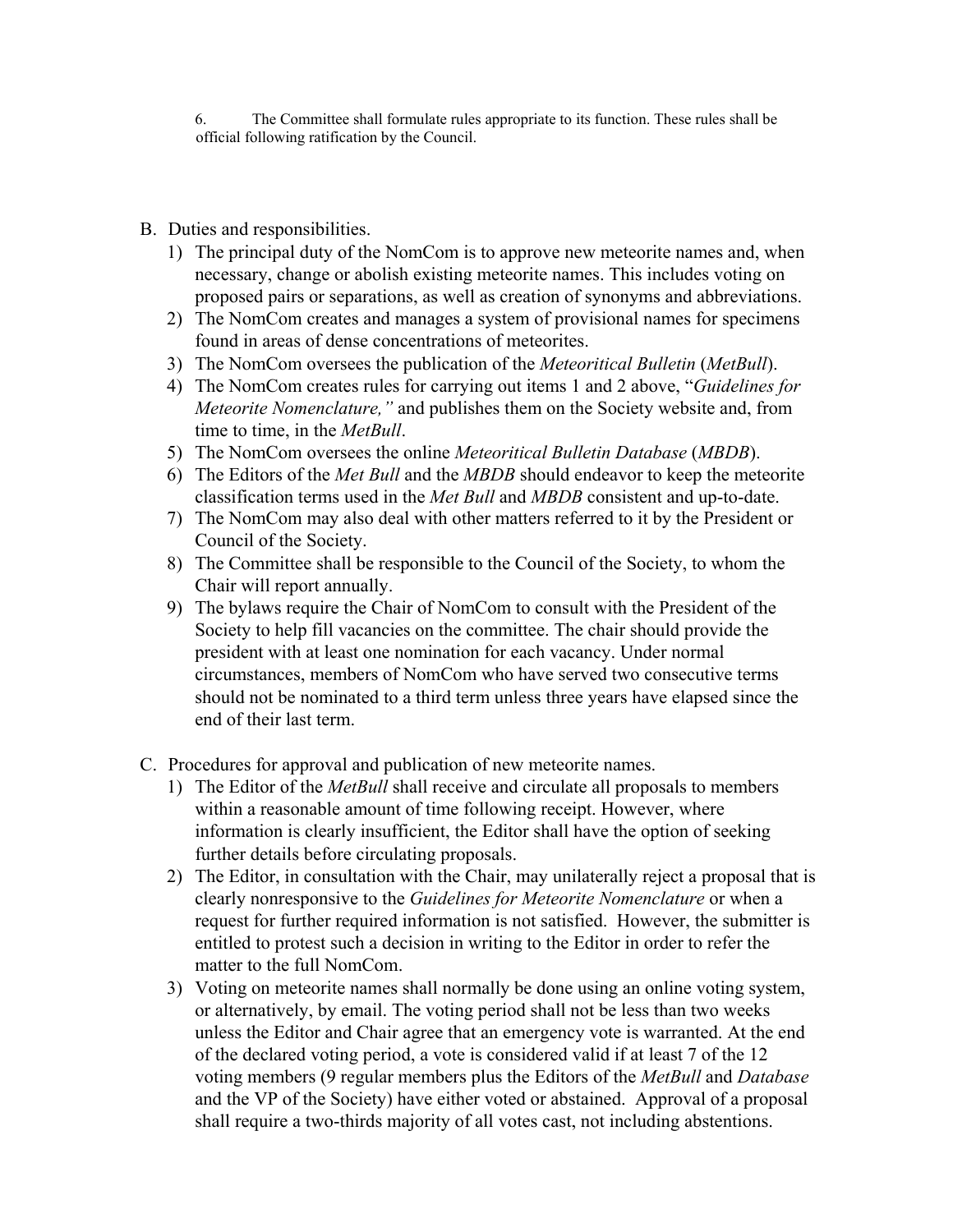4) No member of the NomCom should obtain or appear to obtain special advantages for themselves, their relatives, their employer or their close associates as a result of their services on the Committee. Possible conflicts of interest arise when NomCom members have a financial, professional, or personal interest in a submitted meteorite or work at the same institution as a person who played a significant role in preparing a submission.

The *MetBull* Editor shall make an initial evaluation of possible conflicts of interest and decide whether the conflict is of sufficient magnitude to require the member to refrain from voting, from participating in the discussion of that meteorite, or should be entirely excluded from reviewing and assessing the information about the submitted meteorite. Members who subsequently identify possible conflicts of interest shall notify the Chair. The Chair shall have the final authority to rule on possible conflicts and their appropriate resolution. If the Chair has a possible conflict of interest, the *MetBull* Editor will have this authority. If the *MetBull* Editor has a possible conflict of interest, the Chair or the *MBDB* Editor shall act in his/her stead and assume all Editorial duties for the vote on that meteorite. Members who are excluded from voting shall not count toward the establishment of a quorum or majority.

- 5) The Editor of the *MetBull* may suspend a vote and/or call for a revote at any time prior to the end of the voting period on the basis of new information received or on the basis of comments from committee members.
- 6) All discussion by the NomCom during voting is considered confidential. Only the *MetBull* Editor or NomCom Chair may communicate with a submitter about their submission during voting.
- 7) A vote by the NomCom constitutes a recommendation to the *MetBull* Editor on whether a meteorite should be accepted for publication in *MetBull*. No meteorite shall be accepted without this recommendation. However, if in the *MetBull* Editor's opinion comments made by the NomCom raise significant issues, the *MetBull* Editor may seek revision of the information from the submitter and, if the *MetBull* Editor deems it necessary, send the meteorite back to the NomCom for a second vote.
- 8) The Editor of the *MetBull* shall inform the proposer and the NomCom of the result as soon as possible. The Editor of the *MetBull* will provide a summary of comments made by the NomCom during voting, as provisions for publication. All names or identifying comments will be redacted to preserve confidentiality.
- 9) Certain types of meteorites may be unilaterally approved by the Editor of the MetBull without a NomCom vote. In all cases, the following basic conditions must be met:
	- a. The meteorites have provisional names. Such meteorites, therefore, extend existing numbering systems in dense collection areas.
	- b. The meteorites have routine classifications that do not include designations such as anomalous, ungrouped, intermediate, or ambiguous classifications.
	- c. Type specimen requirements are met or exceeded.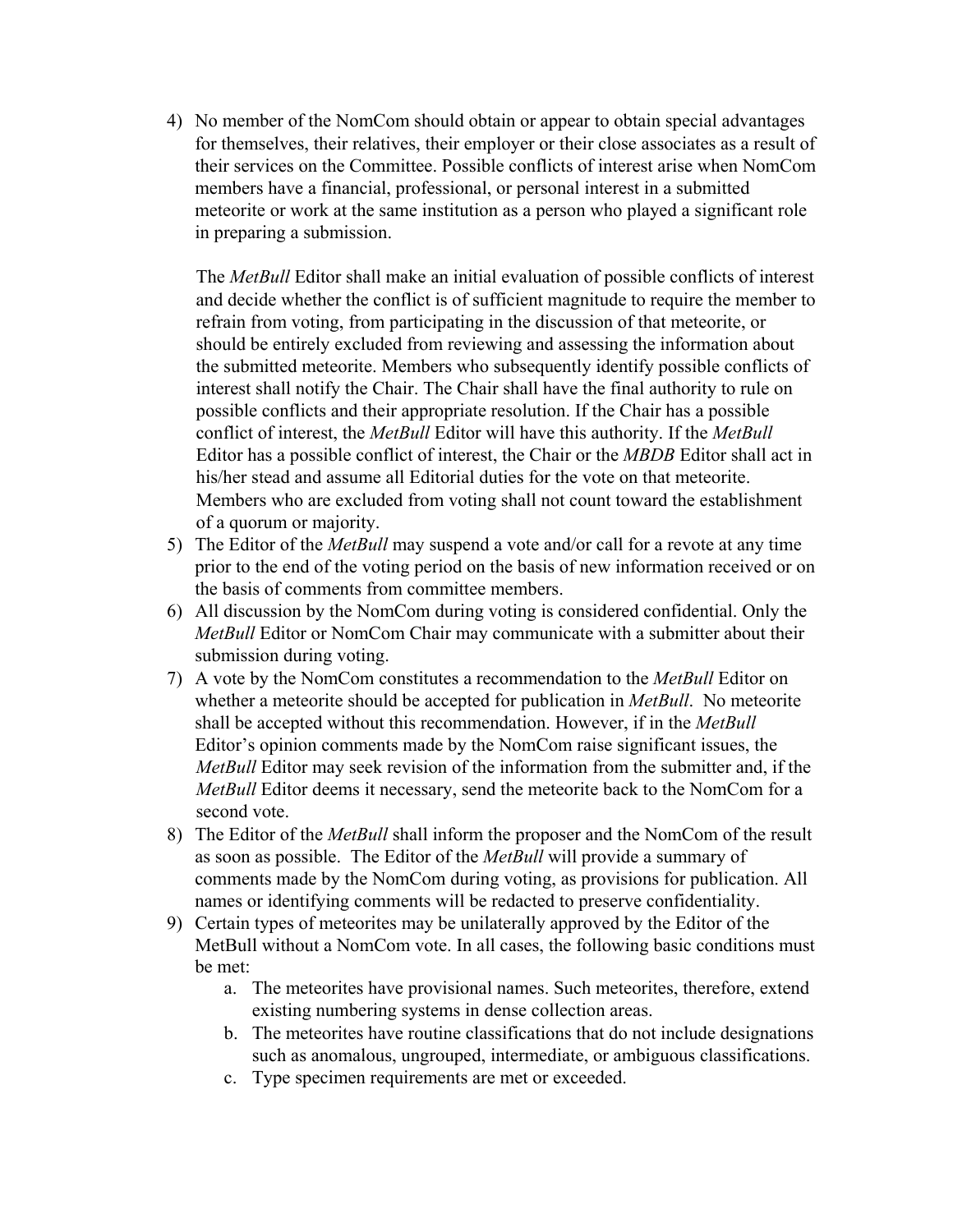- d. Classifications were made by widely accepted methods (e.g., polished section for electron microprobe or scanning electron microscope analyses, X-ray diffraction, magnetic susceptibility).
- e. The person who classified the meteorites has a proven track record in doing such analyses.
- f. The meteorite falls into one of the classification groups in the NomCom working document (see below).

Approvals made by the *MetBull Editor* shall be reviewed by the *MBDB Editor*, who shall verify that these conditions, and any specific conditions for various types of meteorites in the working document were met.

NomCom shall maintain a separate NomCom working document of requirements for Editor approval and shall update this document notifying council of such updates on an annual basis.

- 10) All of the committee's decisions that result in new, changed, or abolished meteorite names shall be announced at least once per year in the *MetBull*. This publication shall also contain descriptions of important, newly named meteorites and tables containing information about other new meteorites. It may also contain significant new information about existing meteorites. The Editor of the *MetBull* is responsible for the content and format.
- 11) New meteorite names and changes to names should be made public in the *MBDB* within one week of approval, and preferably within 48 hours.
- D. Procedures for Type Specimen Repositories
	- 1) **Guiding Principle.** According to §7.1f of the *Guidelines for Meteorite Nomenclature*, type specimens of all new meteorites "must be deposited in institutions that have well-curated meteorite collections and long-standing commitments to such curation."
	- 2) **Requirements for type-specimen repositories**. An acceptable repository shall have the following characteristics:
		- a. A type specimen repository is defined as an institution such as a museum, university, government agency, research institution, or other similar organization, committed to housing permanent scientific collections.
		- b. The institution must have identified personnel responsible for the curation of the meteorite collection.
		- c. The meteorite collection must be owned by the institution or be in the permanent custody of the institution.
		- d. The institution must have a stated intent to make meteorite type specimens available to qualified scientific investigators.
		- e. The institution must demonstrate a long-term commitment toward maintaining or establishing a curated meteorite collection.
	- 3) **Approval and rejection of type-specimen repositories**.
		- a. All repositories must provide information to the Nomenclature Committee (NomCom) of the Meteoritical Society describing the nature of the